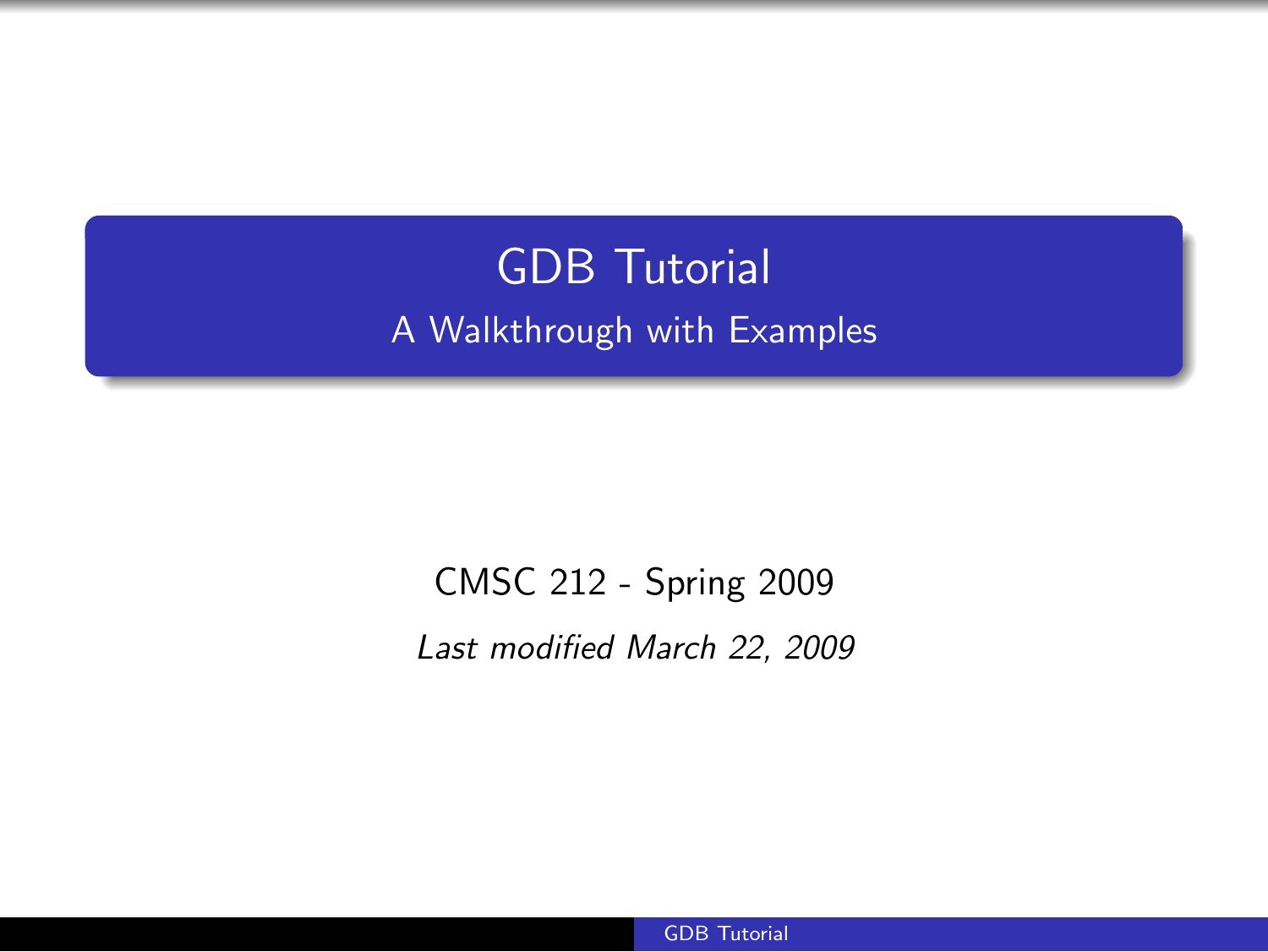- "GNU Debugger"
- A debugger for several languages, including C and C++
- It allows you to inspect what the program is doing at a certain point during execution.
- **•** Errors like *segmentation faults* may be easier to find with the help of gdb.
- [http://sourceware.org/gdb/current/onlinedocs/gdb](http://sourceware.org/gdb/current/onlinedocs/gdb_toc.html) toc.html online manual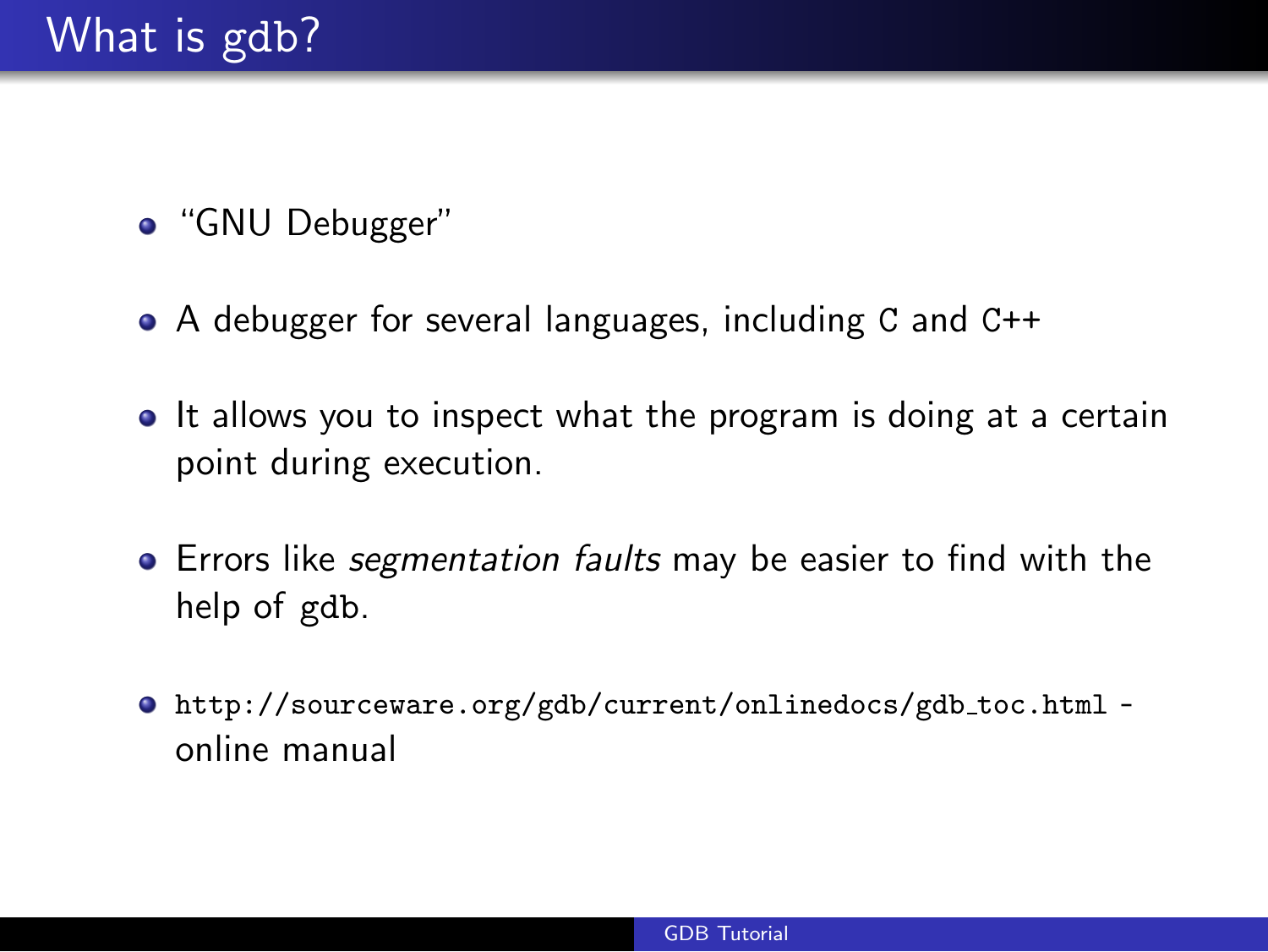### Additional step when compiling program

Normally, you would compile a program like:

gcc [flags] <source files> -o <output file>

For example:

gcc -Wall -Werror -ansi -pedantic-errors prog1.c -o prog1.x

• Now you add a  $-g$  option to enable built-in debugging support (which gdb needs):

gcc [other flags] -g <source files> -o <output file>

For example:

gcc -Wall -Werror -ansi -pedantic-errors -g prog1.c -o prog1.x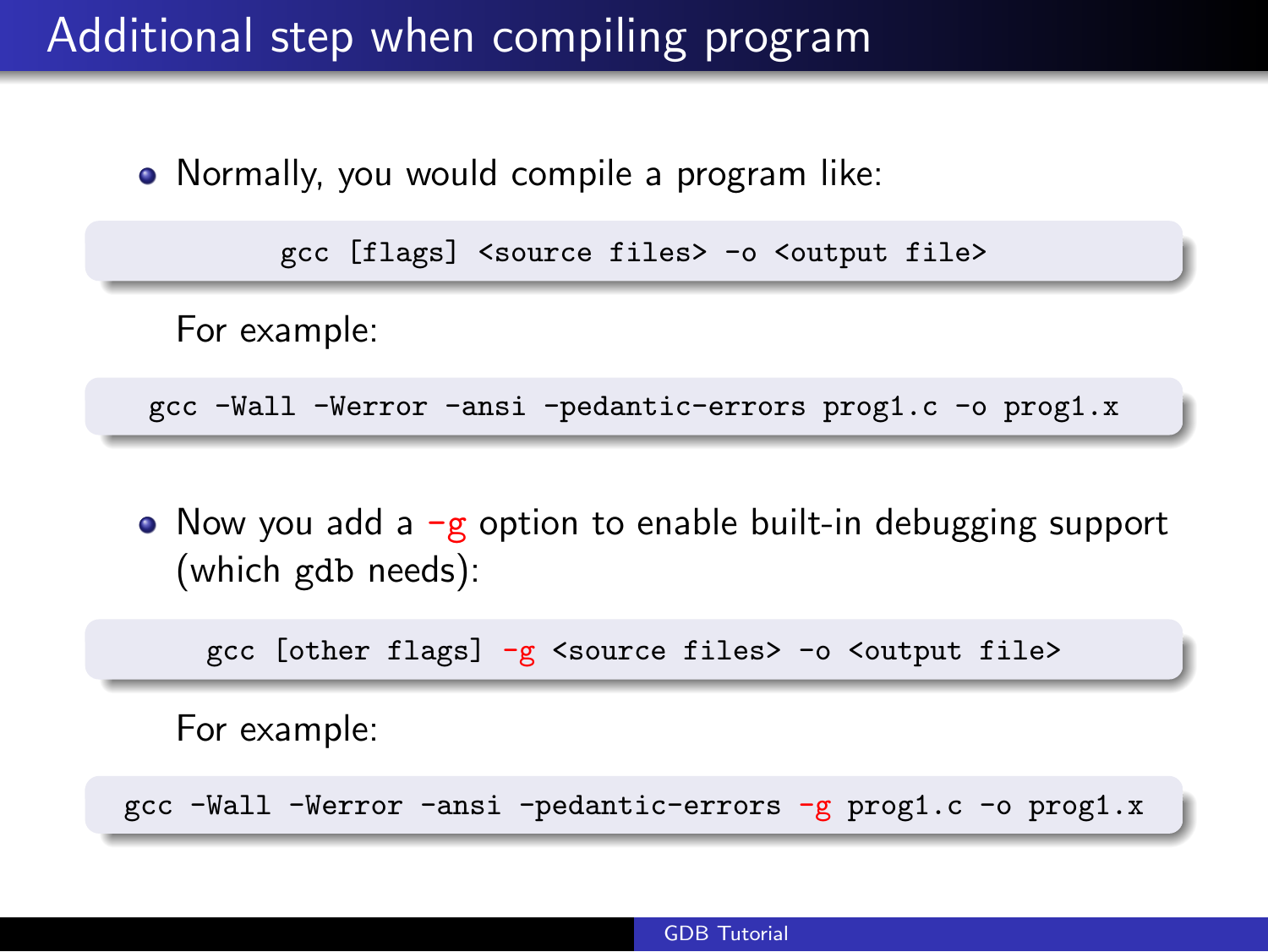Just try "gdb" or "gdb prog1.x." You'll get a prompt that looks like this:

(gdb)

If you didn't specify a program to debug, you'll have to load it in now:

(gdb) file prog1.x

Here,  $proj1.x$  is the program you want to load, and "file" is the command to load it.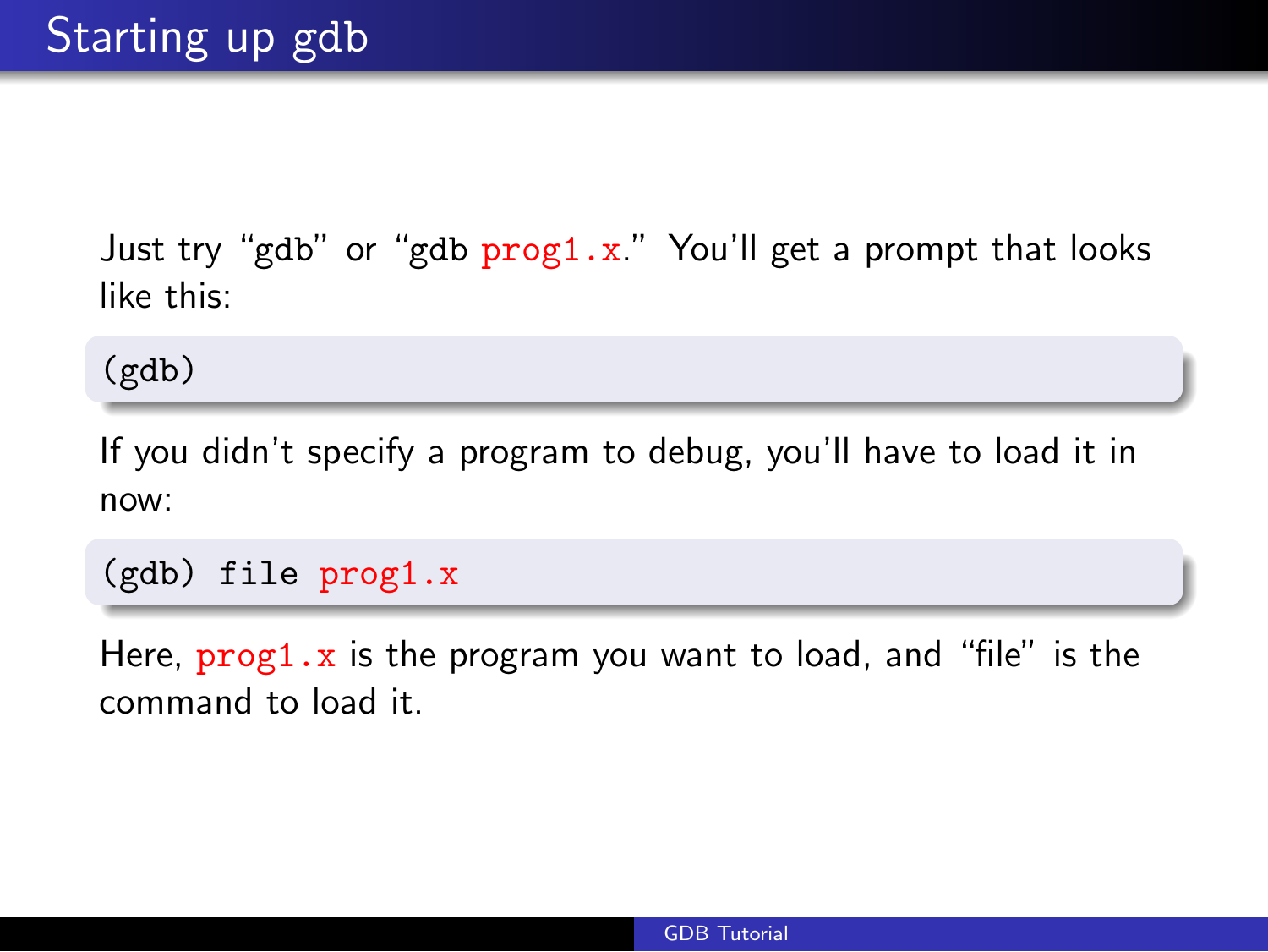gdb has an interactive shell, much like the one you use as soon as you log into the linux grace machines. It can recall history with the arrow keys, auto-complete words (most of the time) with the TAB key, and has other nice features.

### Tip

If you're ever confused about a command or just want more information, use the "help" command, with or without an argument:

(gdb) help [command]

You should get a nice description and maybe some more useful tidbits. . .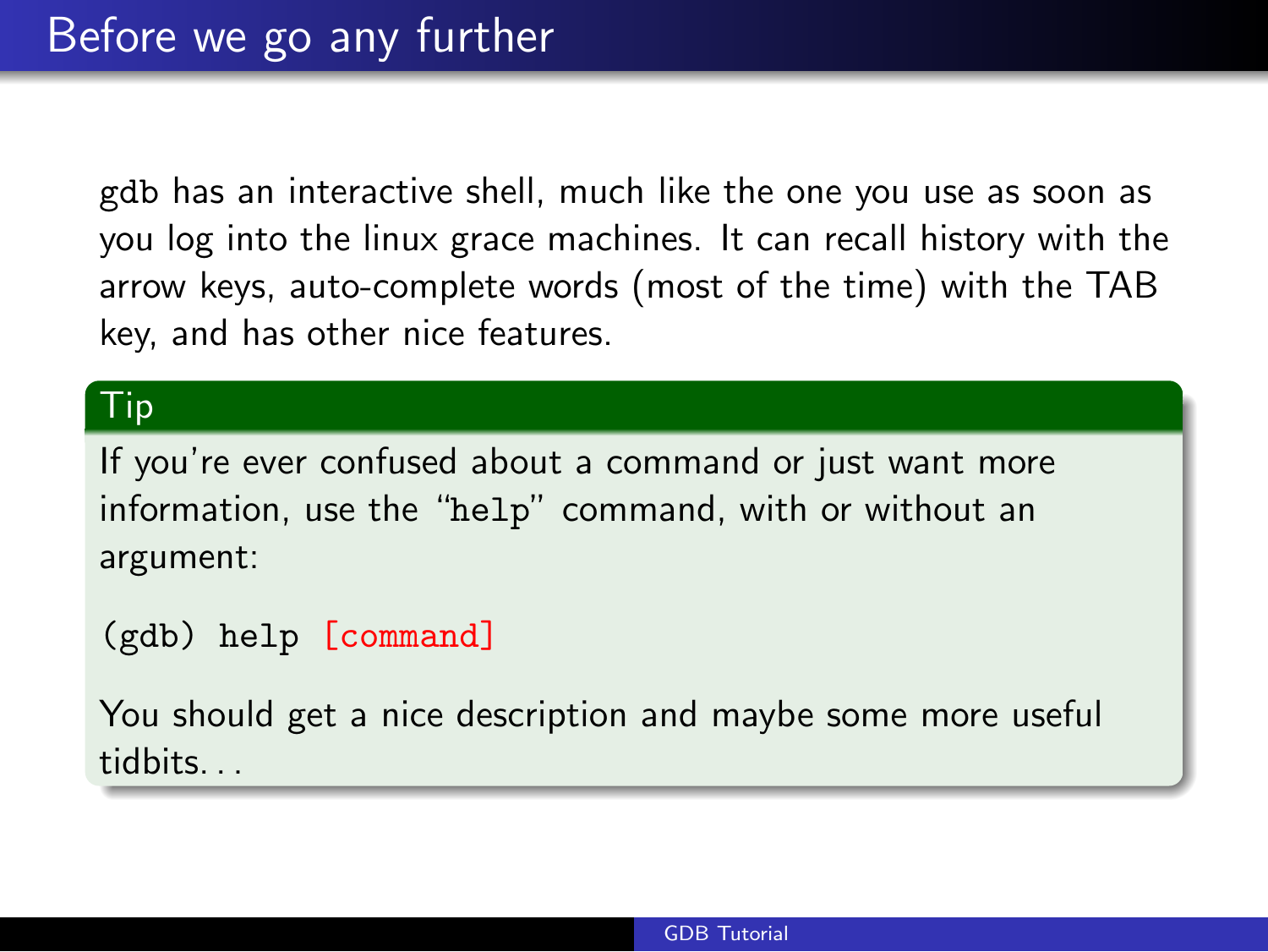## Running the program

To run the program, just use:

(gdb) run

This runs the program.

- If it has no serious problems (i.e. the normal program didn't get a segmentation fault, etc.), the program should run fine here too.
- If the program did have issues, then you (should) get some useful information like the line number where it crashed, and parameters to the function that caused the error:

Program received signal SIGSEGV, Segmentation fault. 0x0000000000400524 in sum array region (arr=0x7fffc902a270, r1=2, c1=5, r2=4, c2=6) at sum-array-region2.c:12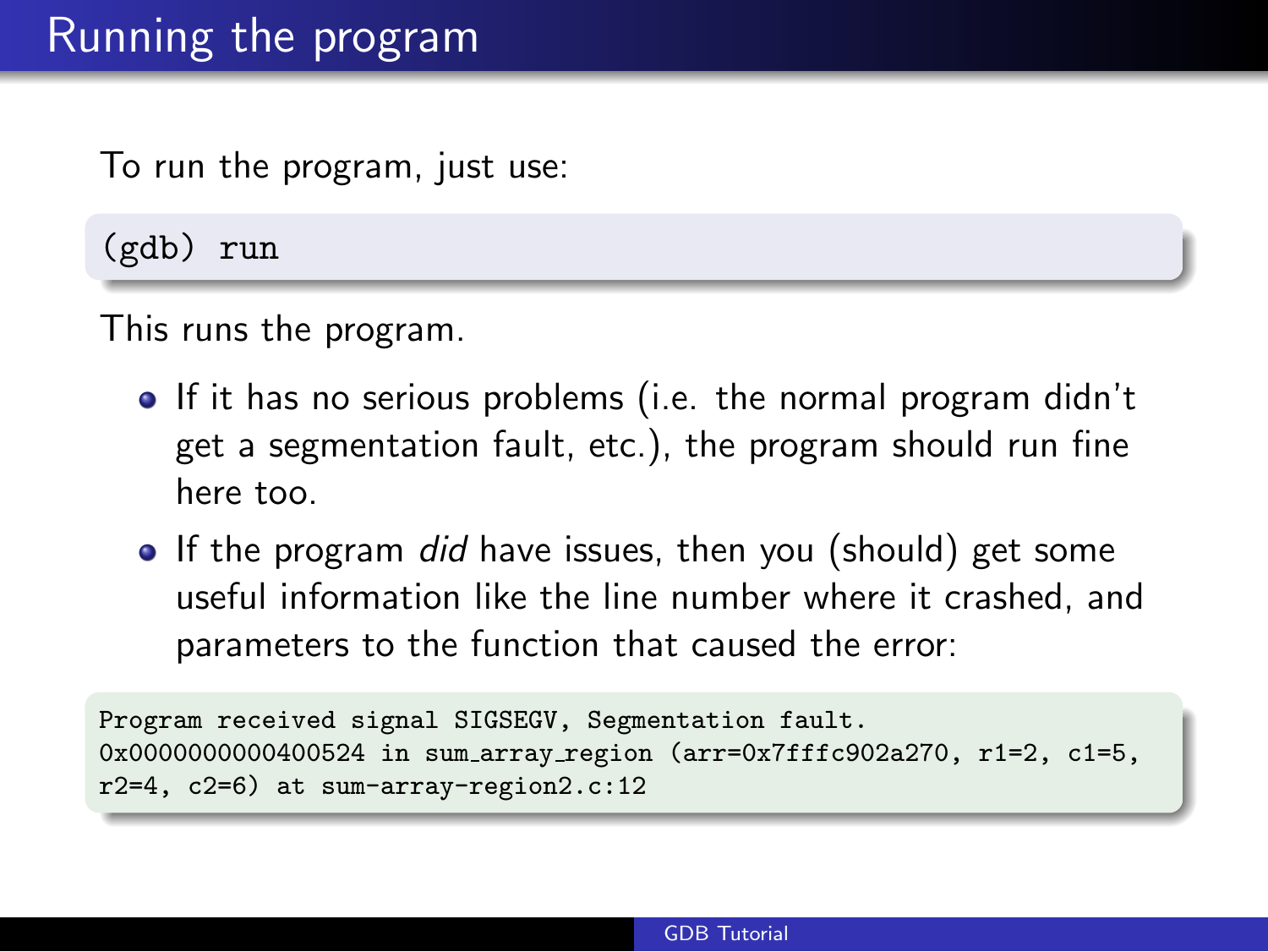Okay, so you've run it successfully. But you don't need gdb for that. What if the program *isn't* working?

#### Basic idea

Chances are if this is the case, you don't want to run the program without any stopping, breaking, etc. Otherwise, you'll just rush past the error and never find the root of the issue. So, you'll want to *step through* your code a bit at a time, until you arrive upon the error.

This brings us to the next set of commands. . .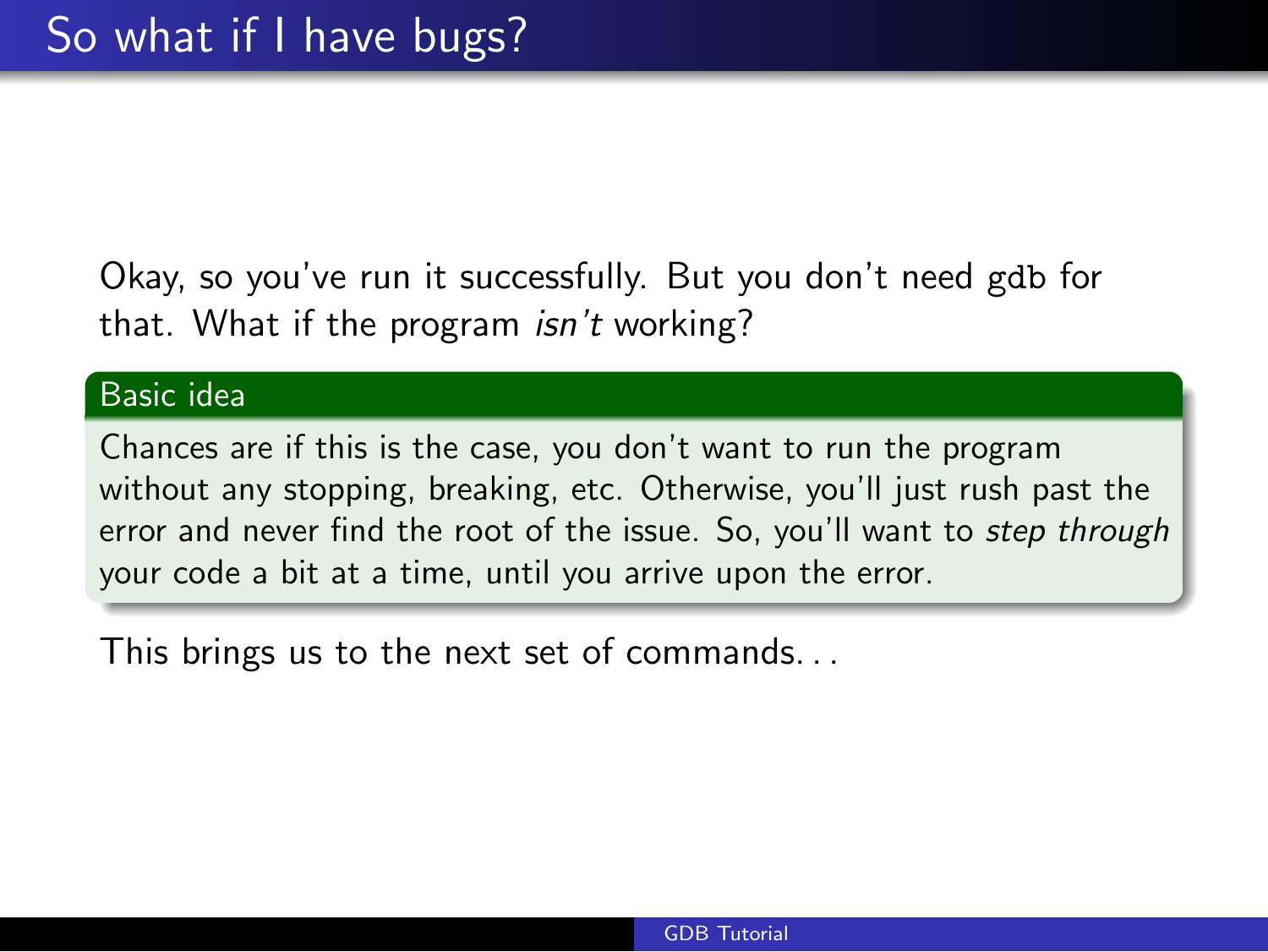Breakpoints can be used to stop the program run in the middle, at a designated point. The simplest way is the command "break." This sets a breakpoint at a specified file-line pair:

#### (gdb) break file1.c:6

This sets a breakpoint at line 6, of file1.c. Now, if the program ever reaches that location when running, the program will pause and prompt you for another command.

#### Tip

You can set as many breakpoints as you want, and the program should stop execution if it reaches any of them.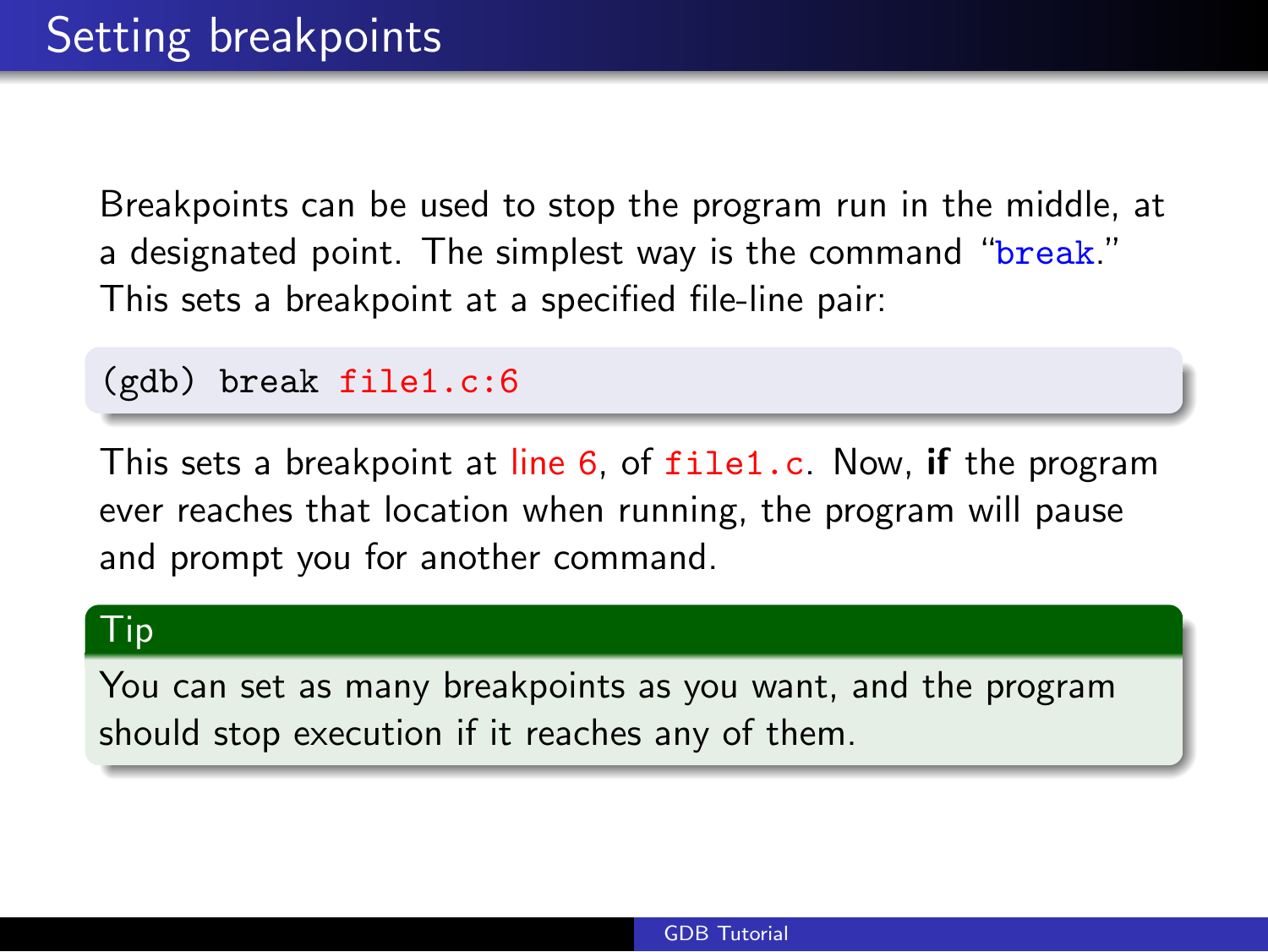You can also tell gdb to break at a particular function. Suppose you have a function my\_func:

int my func(int a, char \*b);

You can break anytime this function is called:

(gdb) break my func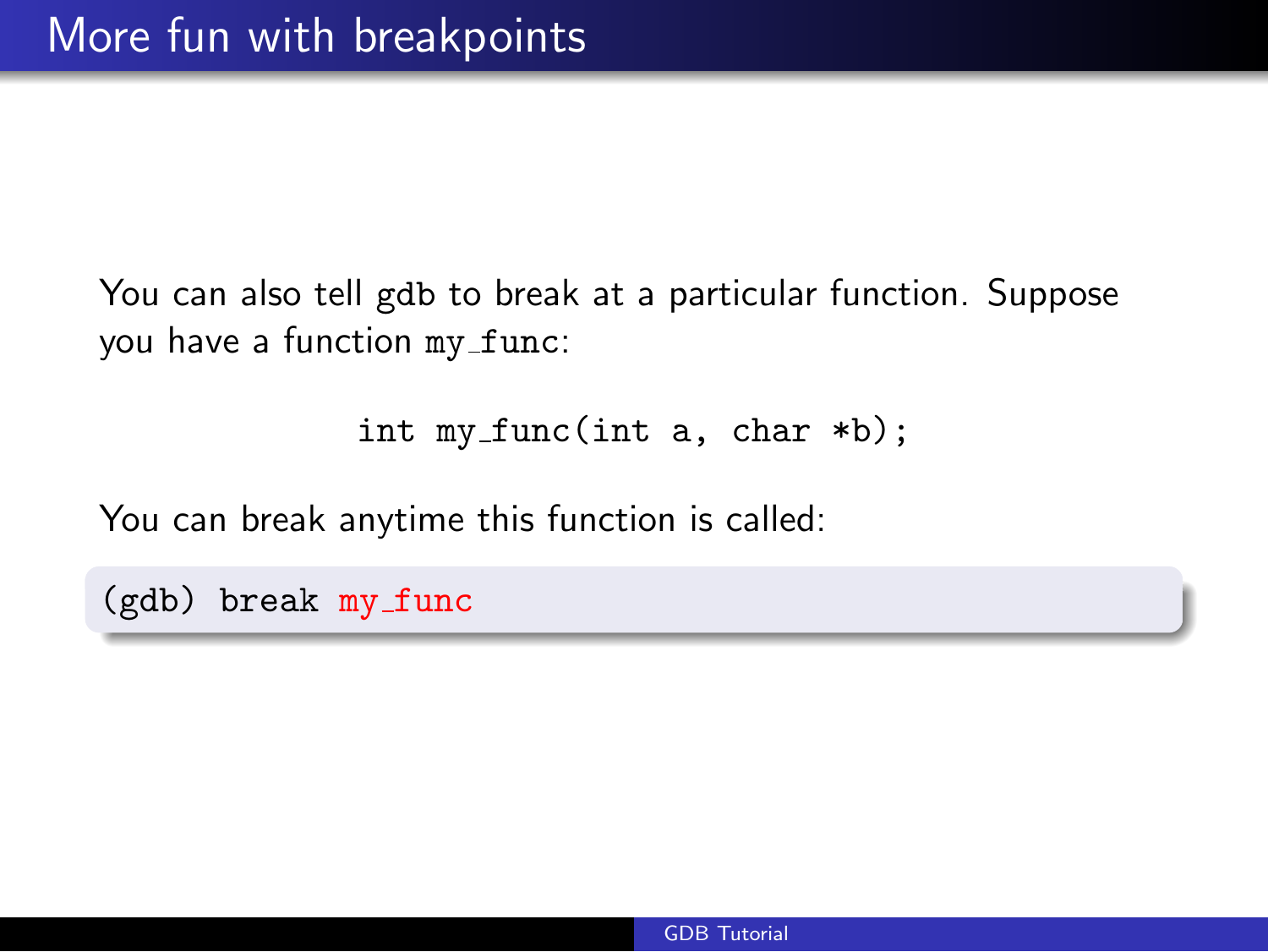### Now what?

- Once you've set a breakpoint, you can try using the run command again. This time, it should stop where you tell it to (unless a fatal error occurs before reaching that point).
- You can proceed onto the next breakpoint by typing "continue" (Typing run again would restart the program from the beginning, which isn't very useful.)

### (gdb) continue

• You can single-step (execute *just* the next line of code) by typing "step." This gives you really fine-grained control over how the program proceeds. You can do this a *lot...* 

(gdb) step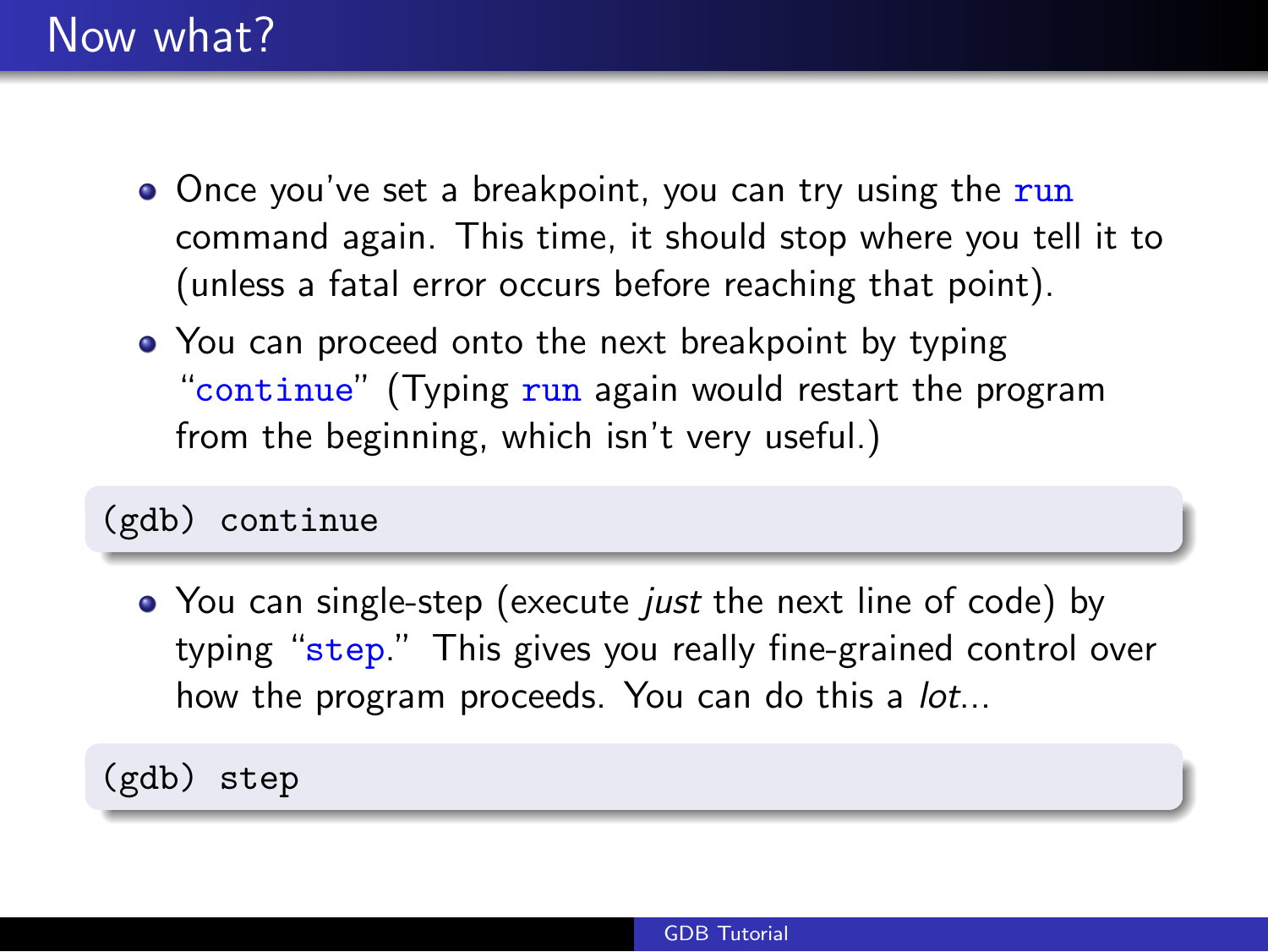• Similar to "step," the "next" command single-steps as well, except this one doesn't execute each line of a sub-routine, it just treats it as one instruction.

(gdb) next

### Tip

Typing "step" or "next" a lot of times can be tedious. If you just press ENTER, gdb will repeat the same command you just gave it. You can do this a bunch of times.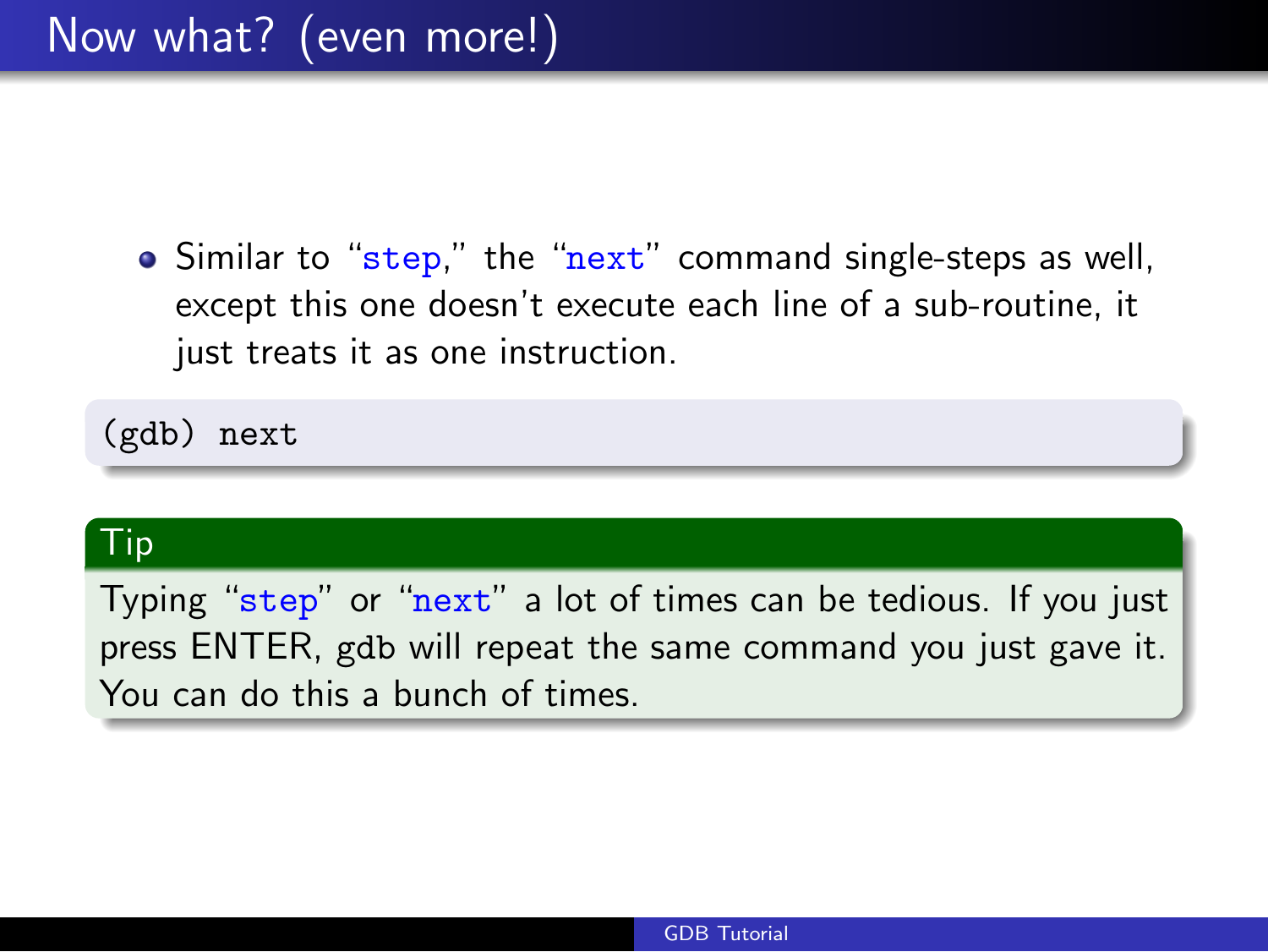- So far you've learned how to interrupt program flow at fixed, specified points, and how to continue stepping line-by-line. However, sooner or later you're going to want to see things like the values of variables, etc. This might be useful in debugging. :)
- The print command prints the value of the variable specified, and  $print/x$  prints the value in hexadecimal:

```
(gdb) print my_var
(gdb) print/x my_var
```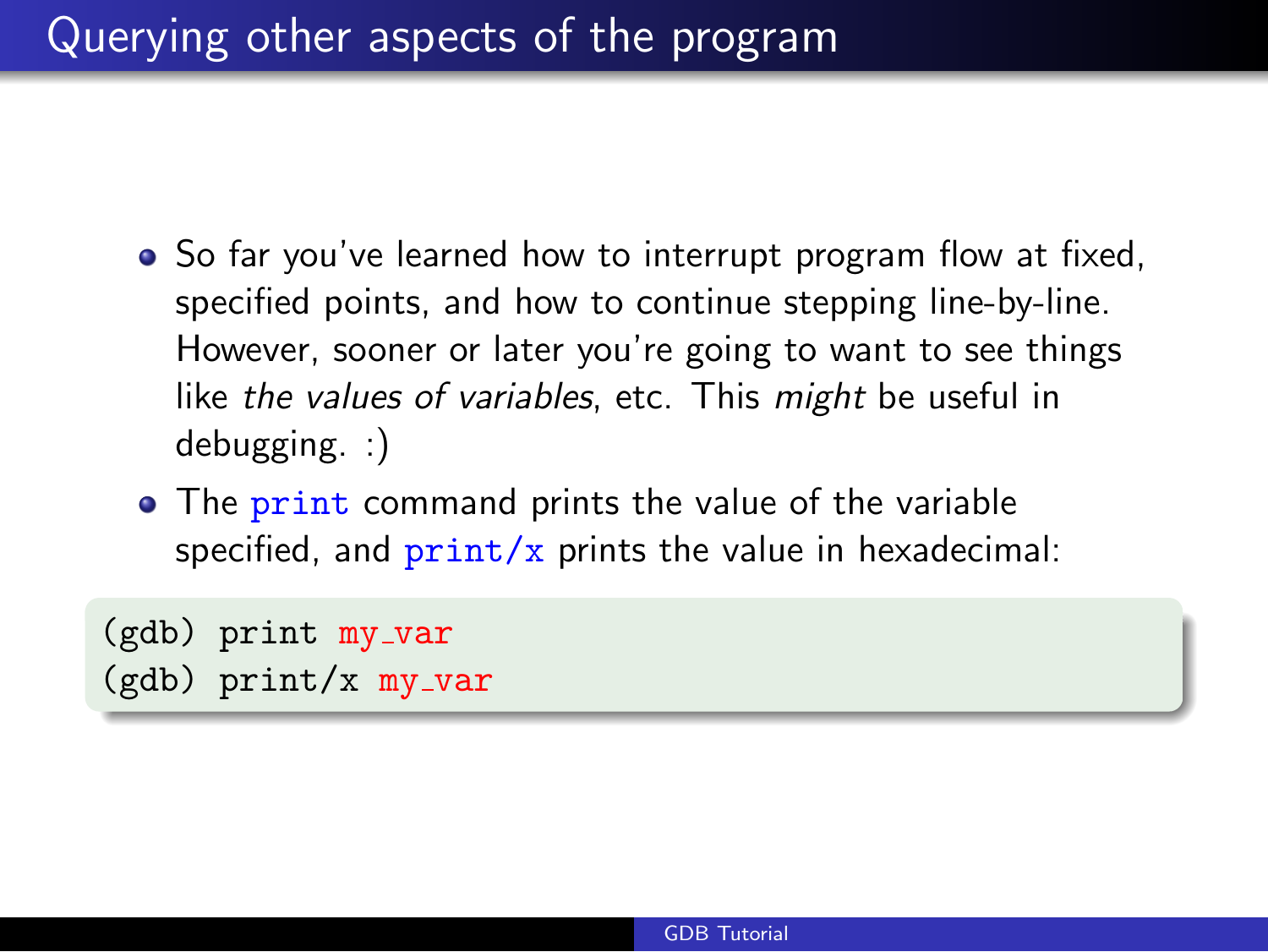Whereas breakpoints interrupt the program at a particular line or function, watchpoints act on variables. They pause the program whenever a watched variable's value is modified. For example, the following watch command:

 $(gdb)$  watch my var

Now, whenever  $my_{var}$ 's value is modified, the program will interrupt and print out the old and new values.

#### $\mathsf{T}$ ip

You may wonder how gdb determines which variable named my\_var to watch if there is more than one declared in your program. The answer (perhaps unfortunately) is that it relies upon the variable's scope, relative to where you are in the program at the time of the watch. This just means that you have to remember the tricky nuances of scope and extent :(.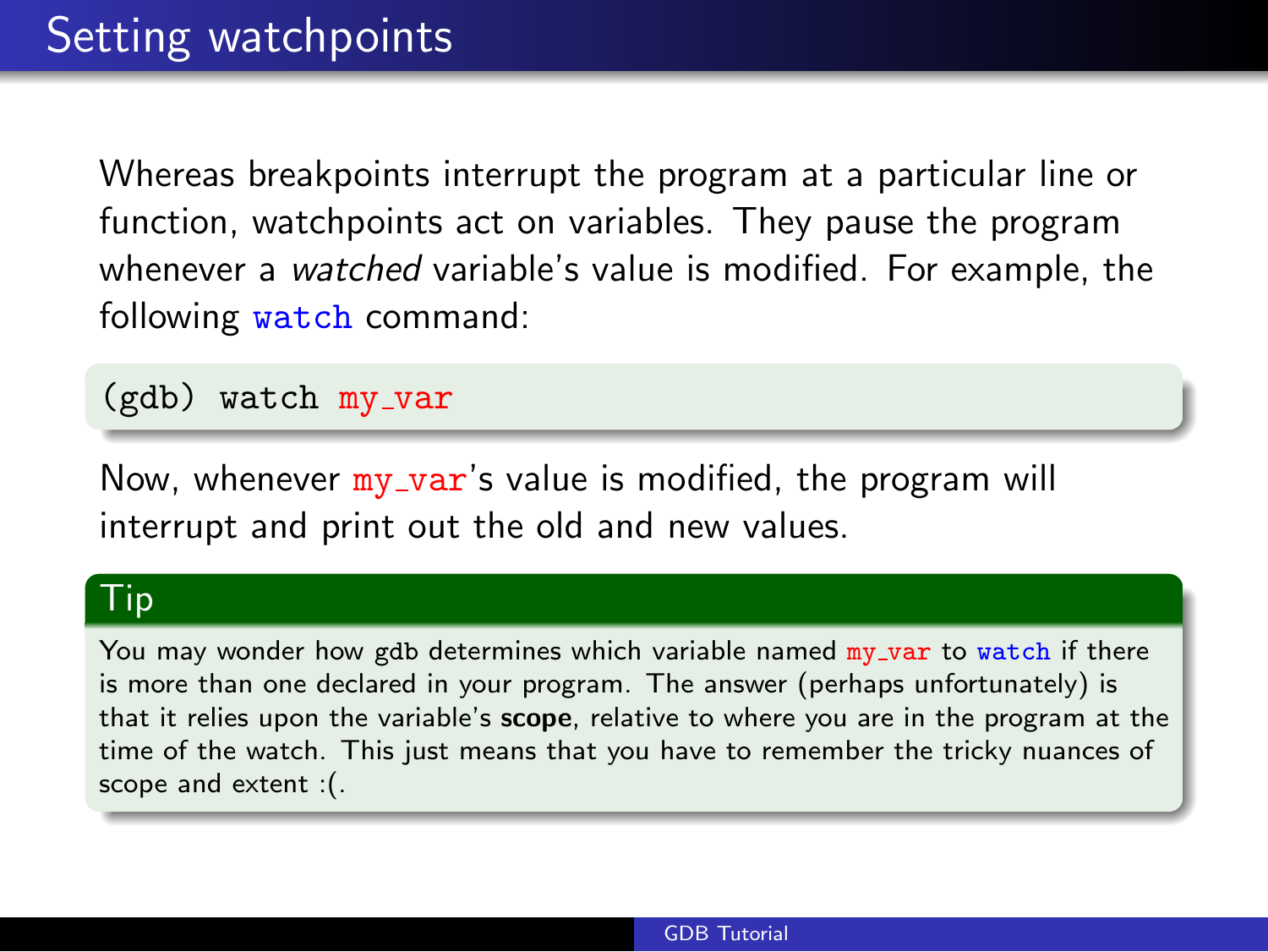• Some example files are found in

 $\gamma$ 212public/gdb-examples/broken.c on the linux grace machines.

- Contains several functions that each should cause a segmentation fault. (Try commenting out calls to all but one in main $()$
- The errors may be easy, but try using gdb to inspect the code.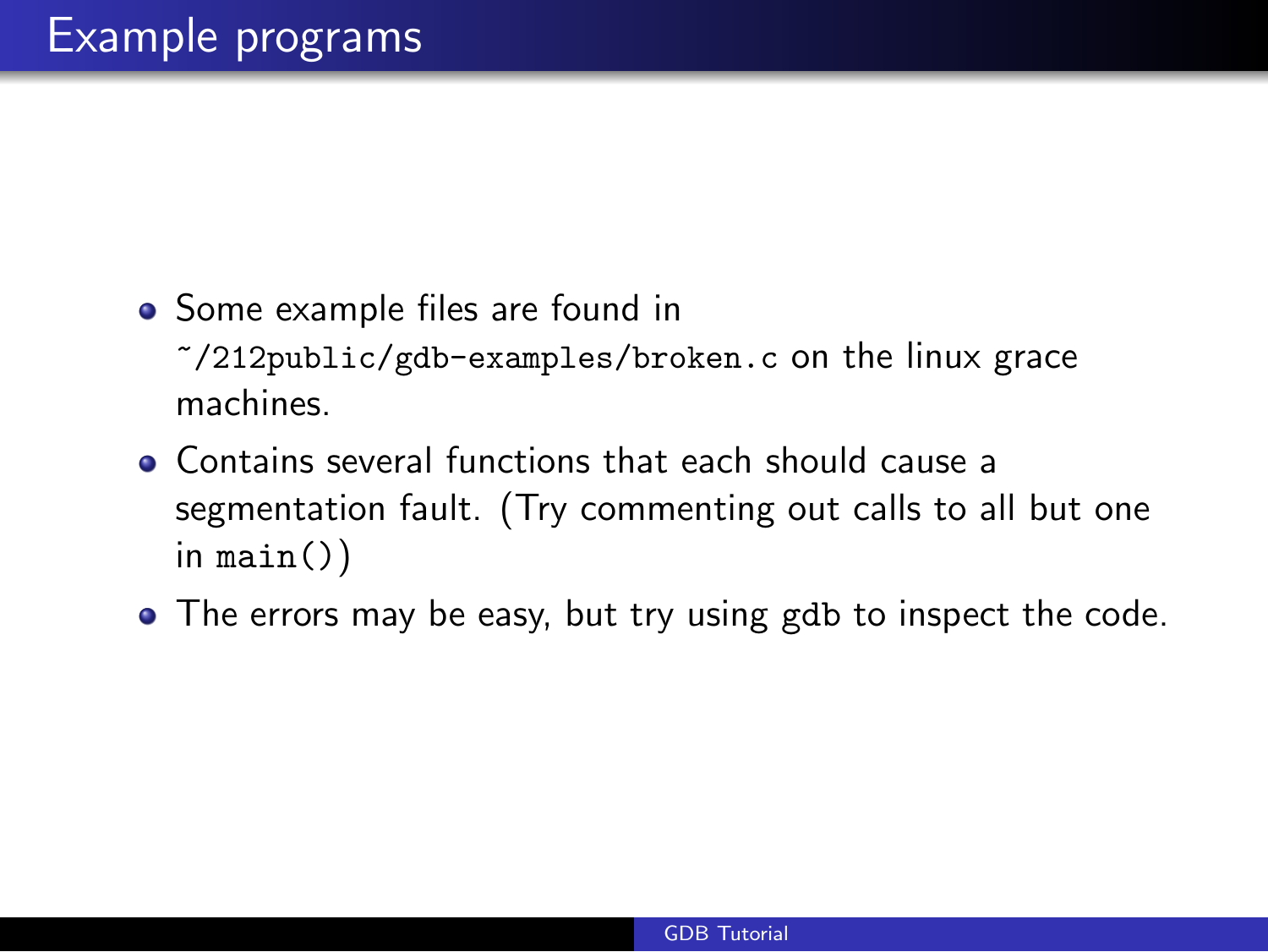## Other useful commands

- backtrace produces a stack trace of the function calls that lead to a seg fault (should remind you of Java exceptions)
- **•** where same as backtrace; you can think of this version as working even when you're still in the middle of the program
- **finish** runs until the current function is finished
- o delete deletes a specified breakpoint
- info breakpoints shows information about all declared breakpoints

Look at sections 5 and 9 of the manual mentioned at the beginning of this tutorial to find other useful commands, or just try help.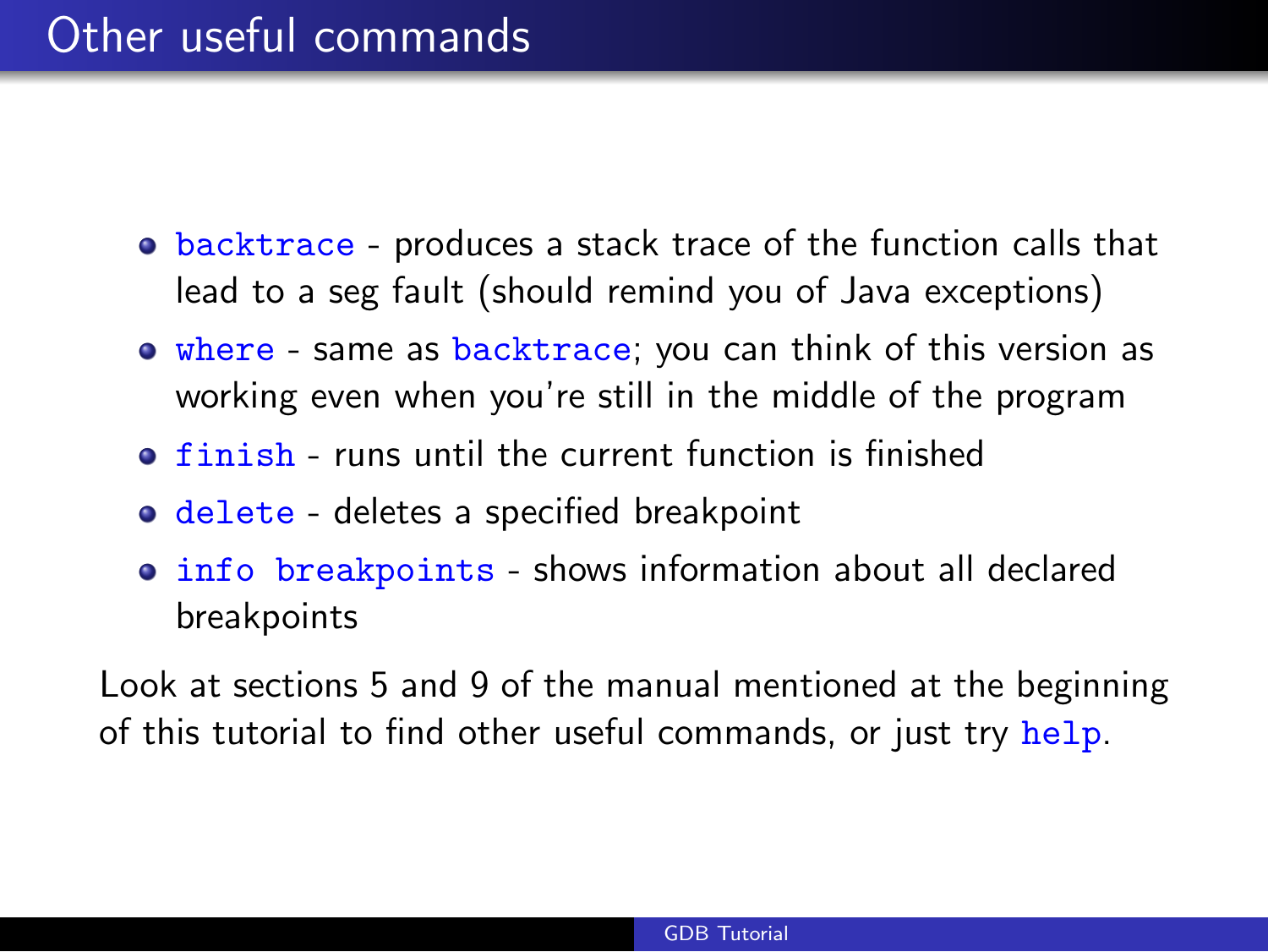Emacs also has built-in support for gdb. To learn about it, go here: http://tedlab.mit.edu/~dr/gdbintro.html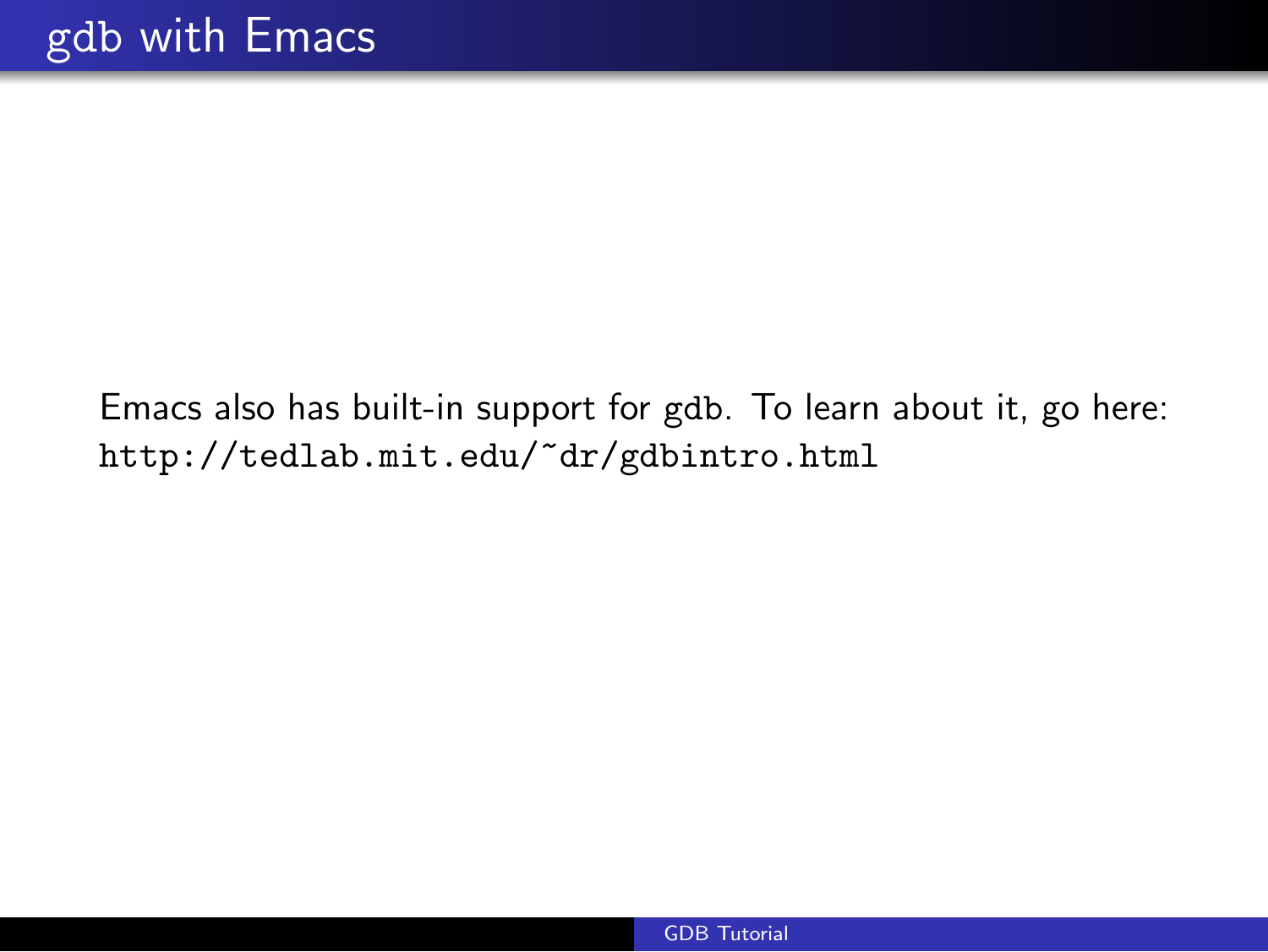Breakpoints by themselves may seem too tedious. You have to keep stepping, and stepping, and stepping. . .

#### Basic idea

Once we develop an idea for what the error could be (like dereferencing a NULL pointer, or going past the bounds of an array), we probably only care if such an event happens; we don't want to break at each iteration regardless.

So ideally, we'd like to condition on a particular requirement (or set of requirements). Using **conditional** breakpoints allow us to accomplish this goal. . .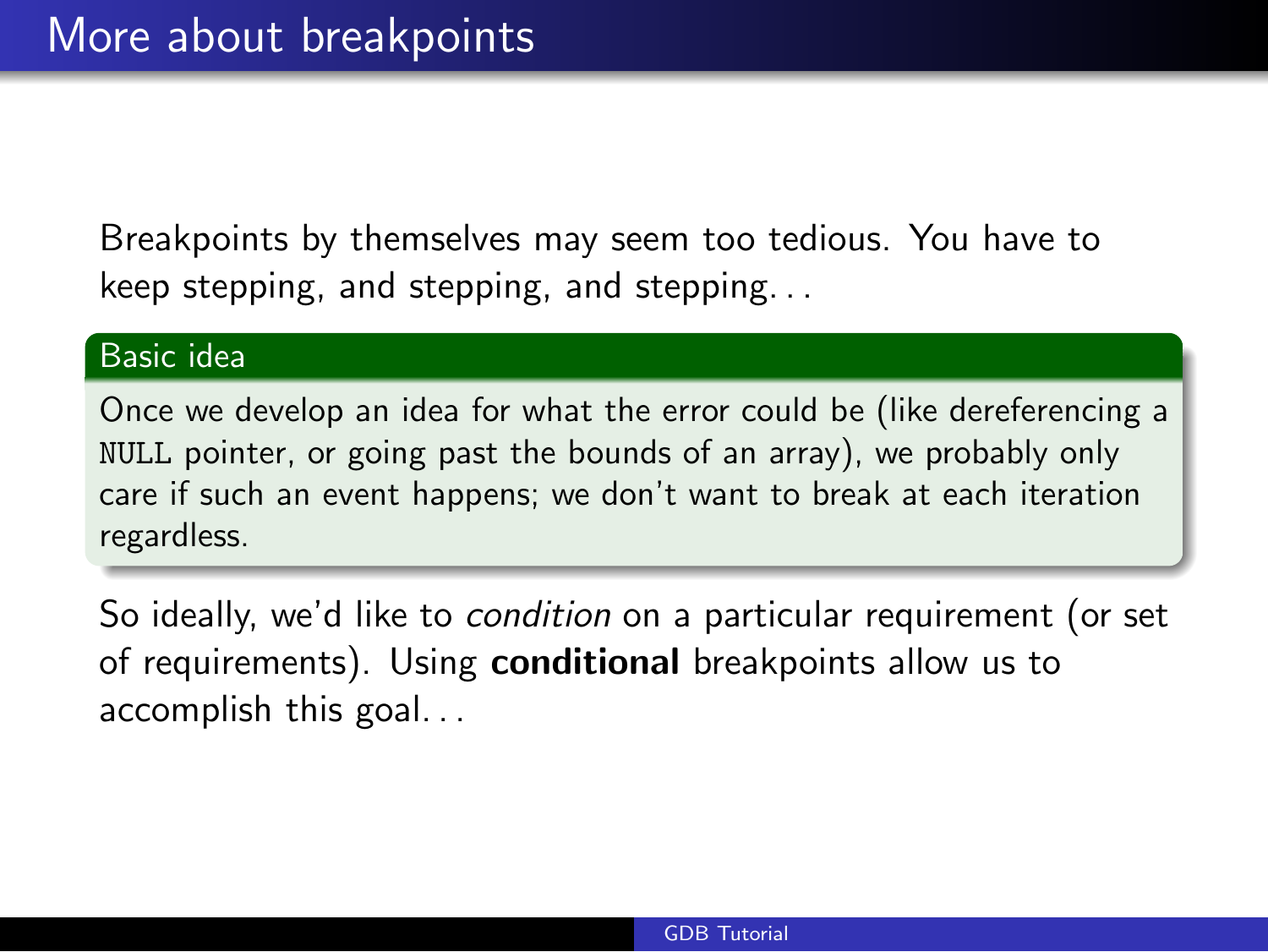Just like regular breakpoints, except that you get to specify some criterion that must be met for the breakpoint to trigger. We use the same break command as before:

 $(gdb)$  break file1.c:6 if i >= ARRAYSIZE

This command sets a breakpoint at line 6 of file file1.c, which triggers only if the variable i is greater than or equal to the size of the array (which probably is bad if line 6 does something like arr[i]). Conditional breakpoints can most likely avoid all the unnecessary stepping, etc.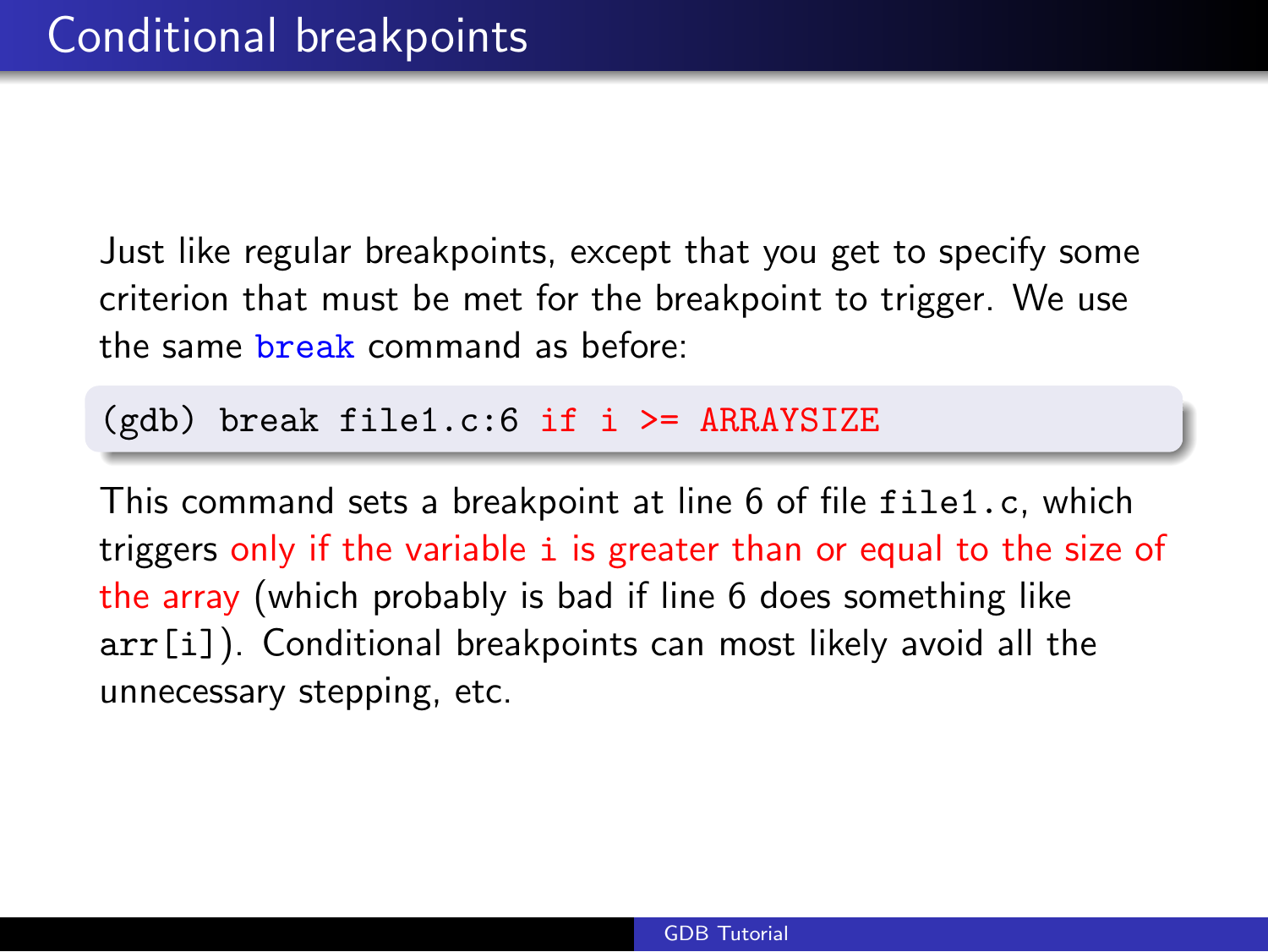Who *doesn't* have fun with pointers? First, let's assume we have the following structure defined:

```
struct entry {
  int key;
  char *name;
  float price;
  long serial_number;
};
```
Maybe this struct is used in some sort of hash table as part of a catalog for products, or something related.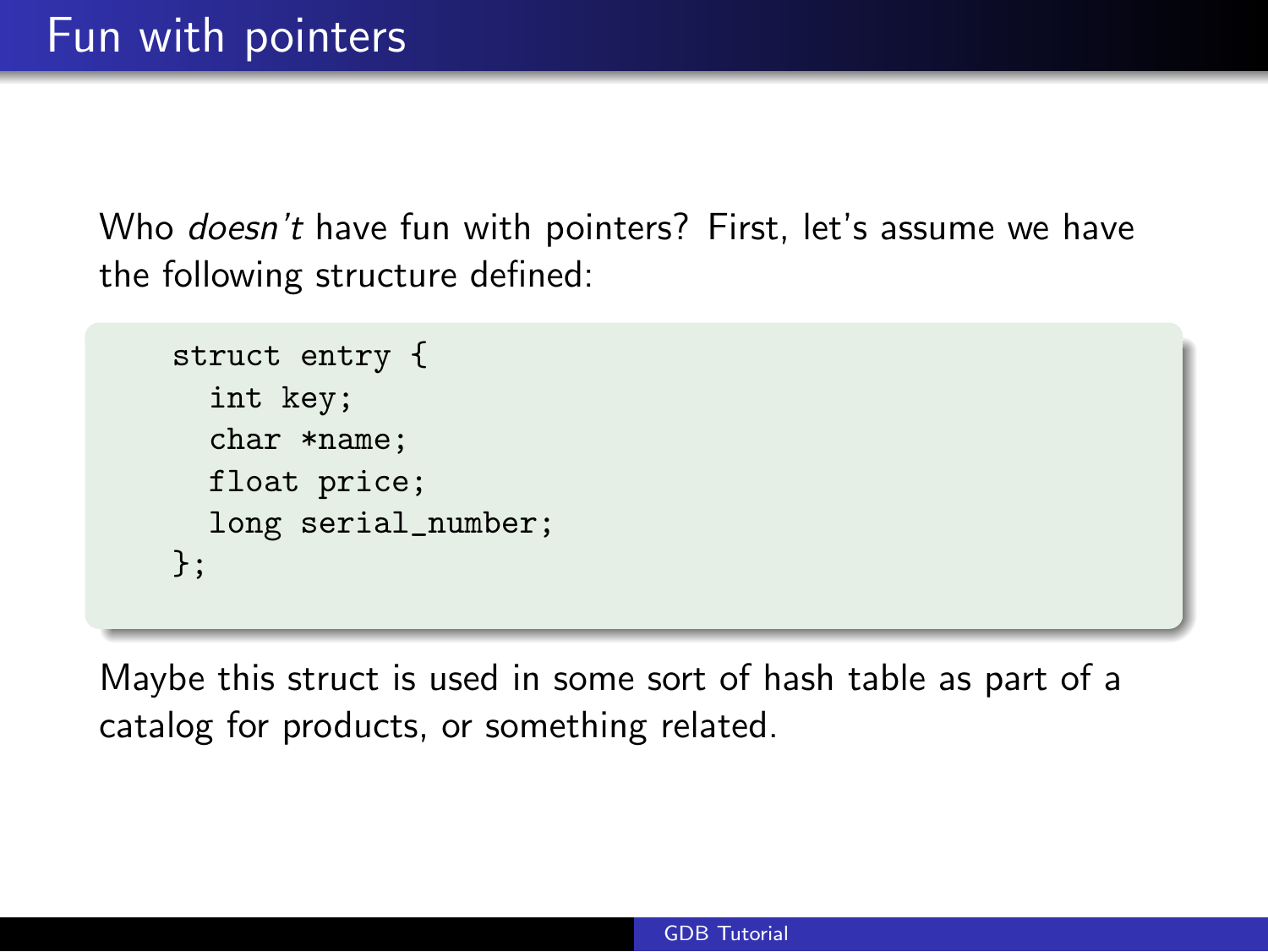## Using pointers with gdb I

Now, let's assume we're in gdb, and are at some point in the execution after a line that looks like:

```
struct entry * e1 = \langlesomething>;
```
We can do a lot of stuff with pointer operations, just like we could in C.

• See the value (memory address) of the pointer:

(gdb) print e1

• See a particular field of the struct the pointer is referencing:

```
(gdb) print e1->key
(gdb) print e1->name
(gdb) print e1->price
(gdb) print e1->serial number
```